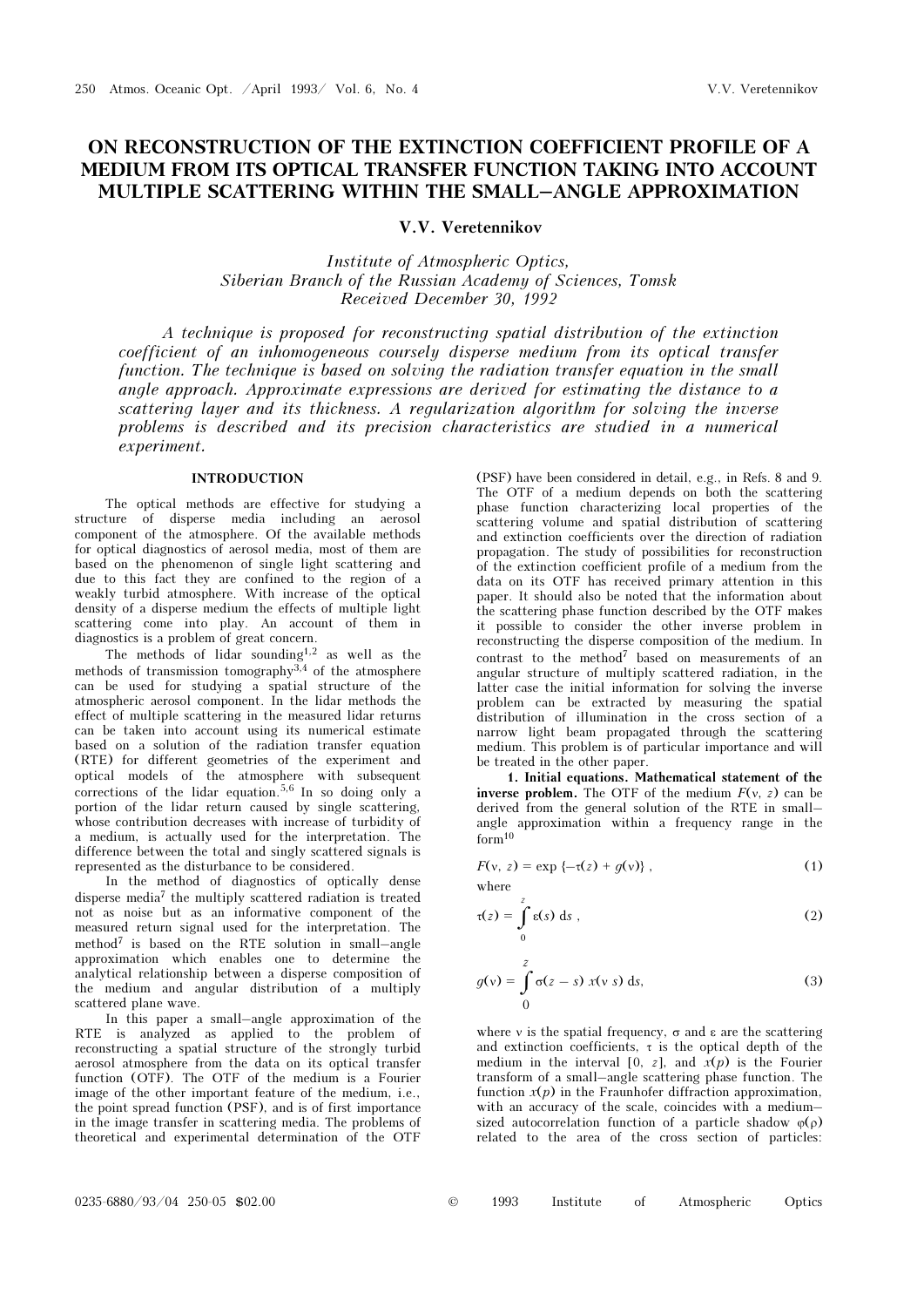$x(p) = \varphi(p/\kappa)$  and  $\kappa = 2\pi/\lambda$ , where  $\lambda$  is the wavelength. For a polydisperse ensemble of spherical scatterers the autocorrelation function  $\varphi(\rho)$  can be expressed as an integral<sup>7</sup>

$$
\varphi(\rho) = \int_{\rho/2}^{R} Q(\rho, r) f(r) dr,
$$
\n(4)

where  $f(r) = s(r)/S$ ,  $s(r) = \pi r^2 n(r)$ ,  $n(r)$  is the particle size distribution,  $S = \int_{0}^{R} s(r) dr$  is the total geometric cross

 $\overline{0}$ section of particles in the unit volume of the scattering medium;  $Q(\rho, r) = G(\rho/2r)$  is the autocorrelation function of a shadow of a single  $r$ -radius particle related to the area of its cross section

$$
G(t) = \begin{cases} 2\pi^{-1} \left[ \arccos t - t\sqrt{1 - t^2} \right], \ t \le 1, \\ 0, \ t > 1. \end{cases}
$$
 (5)

Relations  $(1)$ – $(4)$  are valid under conditions<sup>11</sup>  $\kappa r |m - 1| \gg 1$  (*m* is the complex refractive index of particles of a medium) and  $\tau < 8$ . These limitations are related to the total conditions of applicability of small– angle approximation of the RTE (Refs. 8 and 12) and special representation of Fourier transform of the scattering phase function in terms of Eq. (4).

Under the aforementioned assumptions the relations  $\varepsilon = 2S$  and  $\sigma = S$  are valid and the function  $q(v)$  from Eq. (3), and, hence, the OTF of the medium  $F(v)$  are directly expressed in terms of microstructure parameters of the medium by the integral transformation

$$
g(v) = \frac{1}{2} \int_{0}^{z} \int_{0}^{R} G(v s/2 \kappa r) \epsilon(z - s) f(r) dr ds .
$$
 (6)

Relation (6) can be treated as an integral equation for determining the normalized particle–size spectrum  $f(r)$ (with the known profile  $\varepsilon(s)$ ) or for reconstructing the extinction coefficient profile  $\varepsilon(s)$  with an a priori specified form of the particle size distribution. In what follows we will consider the latter problem as represented in a standard form of the first–type integral equation

$$
\int_{0}^{z} K(v, s) \tilde{\epsilon}(s) ds = g(v)
$$
 (7)

with respect to the function  $\tilde{\epsilon}(s) = \epsilon(z - s)$  with the kernel  $K(v, s) = \varphi(v s / \kappa)/2$ . The initial information in the case of inversion of integral equation (7) is prescribed by the function  $q(v)$  which is unambiguously expressed in terms of the OTF of a medium

$$
g(v) = \ln F(v) + \tau \tag{8}
$$

Taking into account properties of the function  $G(t)$  it is possible to show that  $\varphi(0) = 1$  and  $F(0) = \exp(-\tau/2)$  and the right side of integral equation (7) is represented in the final form

$$
g(v) = \ln (F(v)/F^2(0)).
$$
 (9)

2. Structure analysis of the inverse problem. Let us consider some analytical properties of the kernel  $K(v, s)$ of integral equation (7) which determine principal

peculiarities of the  $q(y)$  function behavior (and hence the behavior of the OTF of a medium  $F(v)$  and specify the information content of the OTF measurements with respect to spatial distribution of the extinction coefficient  $\varepsilon(s)$ . Reasoning from the properties of the functions  $G(t)$ and  $f(r)$  it is easy to show that the kernel  $K(v, s)$  is a continuous monotonically descreasing convex downwards function over each of arguments ν and s with the domain  $0 \le s \le z$ ,  $0 \le v \le \infty$  and the variability region  $0 \le K(\cdot) \le 0.5$ . Let us determine the value of the  $0 \leq K(\cdot) \leq 0.5$ . Let us determine the value of the frequency  $v_0 = 2\kappa R/z$ . Then with  $v \geq v_0$  the kernel vanishes  $K(v, s) = 0$  for all the values of s from the interval [s<sub>1</sub>, z], where  $s_1 = z v_0/v$ . Hence it follows that with  $v \ge v_0$  the upper integration limit in Eq. (7) is equal to  $s_1$ , i.e., it is a function of the frequency v. Therefore for the values of  $v \ge v_0$  the function  $g(v)$  does not contain any information about distribution of  $\tilde{\epsilon}(s)$  in the interval [ $s_1$ , z]. Since  $\tilde{\epsilon}(s) = \epsilon(z - s)$ , the value of  $g(v)$  for  $v \ge v_0$ is determined by the values of the extinction coefficient  $\varepsilon(s)$  in the interval  $[z - s_1, z]$ , i.e., in the near zone to the receiver. Thus with the frequency increase starting from  $v = v_0$ , the region of the scattering volume located at a distance larger than  $s_1$  from the receiver does not affect the OTF formation of a medium.

It follows from the foregoing properties of the kernel  $K(\nu, \tau)$  and nonnegative value of the extinction coefficient  $\varepsilon(\sigma)$  that  $g(v)$  is a nonnegative, monotonically decreasing convex downwards function for  $0 \le v \le \infty$ 

$$
0 \le g(v) \le \tau/2; \ \ g'(v) \le 0; \ \ g''(v) \ge 0.
$$

It should be noted that if the scattering layer is at a certain distance H from the receiver, then  $q(v) = 0$  for  $v > v_{\text{max}} = 2\kappa R / H$ . By this is meant that the spectrum of frequencies, for which the OTF of the scattered component is nonzero, is limited. The spectrum width varies in direct proportion to the scattering particle size and in inverse proportion to the distance to the layer. This allows one, based on the spectrum width, to estimate the distance to the near boundary of the scattering layer. It is possible to obtain the estimate of the threshold frequency  $v_{\text{max}}^*$  from the condition  $g(v_{\text{max}}^*) = \sigma$ , where σ is a sufficiently small positive value. In this case the corresponding estimate of the distance to the layer  $H^*$  is overestimated. For example, for the Gaussian model of the layer with the optical thickness  $\tau = 1$ , whose near boundary is at a 7.1 km distance from the receiver, the estimate of  $H^*$  is 7.8 km for  $\sigma = 0.01$ .

The important information about the layer structure is extracted from the analysis of the slope angle of the curve  $q(v)$  at zero. Taking into account the expression for the derivative

$$
G'(t) = -(2/\pi)\sqrt{1-t^2},
$$

differentiating Eq. (7) over v, and assuming  $v = 0$  in the obtained expression, we have

$$
g'(0) = -\frac{A}{\kappa \pi} \int_{0}^{z} \varepsilon (z - s) s \, ds,\tag{10}
$$

where the multiplier  $A$  is determined by a microstructure of a medium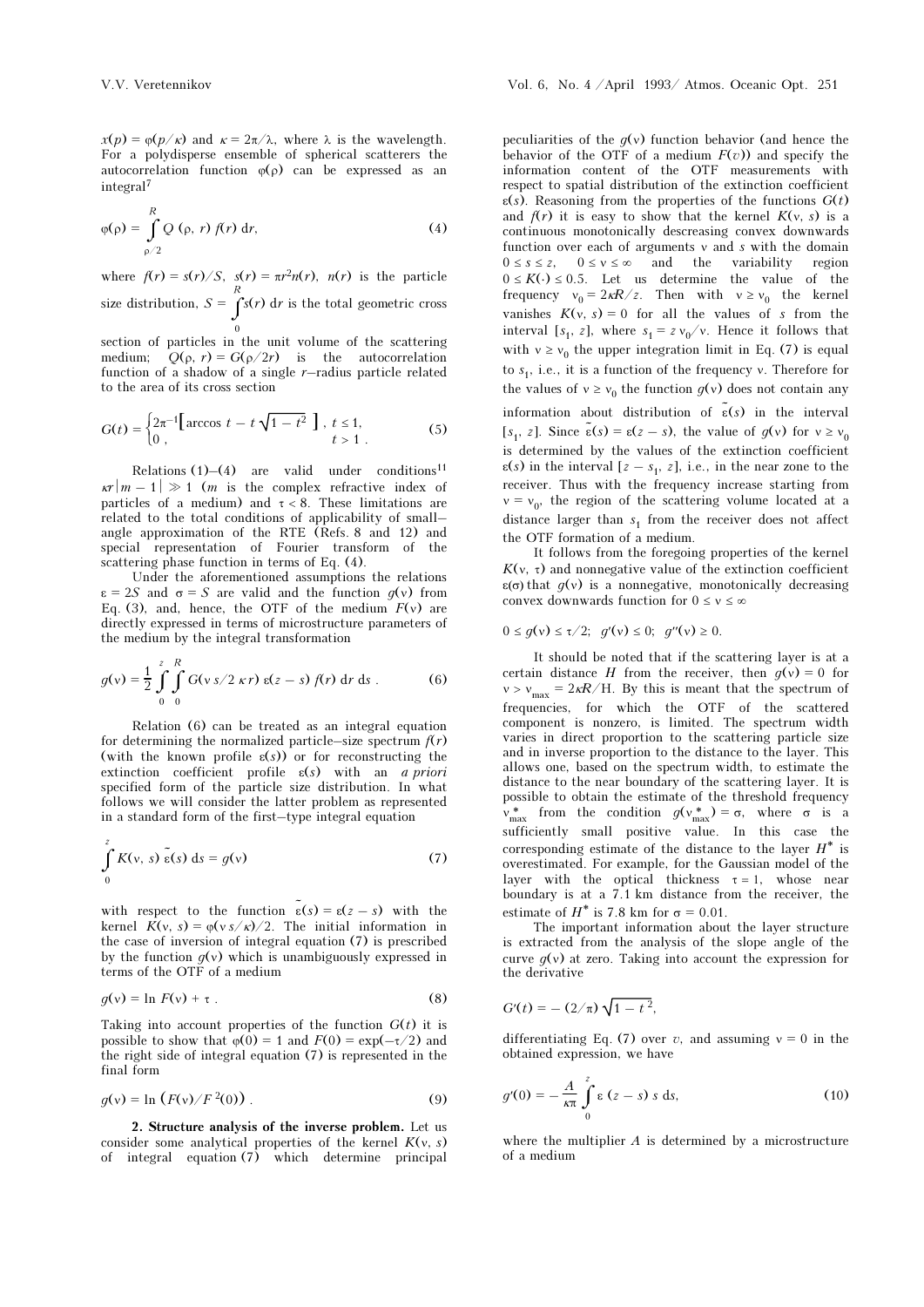252 Atmos. Oceanic Opt. /April 1993/ Vol. 6, No. 4 V.V. Veretennikov

$$
A = \int_{0}^{R} r^{-1} f(r) dr
$$
 (11)

and can be expressed in terms of the integral microstructural parameters in the form

$$
A = \pi N \overline{r}_n / S, \qquad (12)
$$

where N is the particle number density and  $\overline{r}(n)$  is the particle radius avereged over the distribution  $n(r)$ . In the particular case of a monodisperse medium with particles of the radius R we have  $A = 1/R$ .

By representing the integral in Eq. (10) as

$$
T = \int_{0}^{z} \varepsilon(s) (z - s) ds,
$$
 (13)

it is possible to show that the relation

$$
L = T/\tau \tag{14}
$$

determines the distance from the receiver to "the center of gravity" of the scattering layer. Thus the layer position along the viewing line can be determined from the value of the derivative  $q'(v)$  at zero.

Under certain additionally simplifying assumptions formula (10) can serve as a basis for estimating the geometric depth of the scattering layer. Consider the scattering layer of the thickness  $D$  whose near boundary is at the distance  $H$  from the observer. By determining the efficient value of the extinction coefficient in the layer

$$
\varepsilon_0 = \int\limits_H^{H+D} \varepsilon \ (z-s) \ s \ ds \left[ \int\limits_H^{H+D} s \ ds \right]^{-1}, \tag{15}
$$

we have

$$
T = \varepsilon_0 \ D(H + D/2). \tag{16}
$$

By assuming approximately  $\tau = \varepsilon_0 \Delta$ , from Eq. (16) we can derive the formula for estimating the geometric thickness D of the scattering layer

$$
D = 2(T/\tau - H),
$$
 (17) where



FIG. 1. Numerical simulation of direct problem solution (7) for a Gaussian model of the scattering layer with the parameters  $(z_m, \sigma^2)$  with mean values  $z_m$ : 1) 2, 2) 5, and 3) 8 km at  $\sigma$  = 0.5 km and  $\tau$  = 1.



FIG. 2. Numerical simulation of direct problem solution (7) for layers with different geometric thickness (thickness  $\sigma$ : 1) 0.1, 2) 0.5, and 3) 1.0 km at the fixed position of the center  $(z_m = 5 \text{ km})$  and constant optical thickness ( $\tau = 1$ ).

As an example Fig. 1 depicts a plot of calculational results of the function  $g(\gamma)$  vs the parameter  $\gamma = \mu/2\kappa R$  at three positions of the scattering layer simulated by the normal distribution with the mean values of  $z_m$  and variance  $\sigma^2$ . Curves  $1-\sigma^2$  correspond to the values of the parameter  $z_m = 2.5$  and 8 km at  $\sigma = 0.5$  km. As can be seen in Fig. 1 the slope of curves at zero is uniquely determined by the layer position. The effect of the layer thickness characterized by the variance  $\sigma^2$  at a fixed position of its center  $(z_m = 5 \text{ km})$  is shown in Fig. 2 in which curves  $1-3$  correspond to the values of the parameter  $\sigma = 0.1$ , 0.5, and 1.0 km. The results represented in Fig. 2 show that when the layer thickness changes by a factor of 10 the behavior of the function  $q(y)$ in the low–frequency range  $(\gamma < 0.1 \text{ km}^{-1})$  remains stable and the characteristic differences appear in the high frequency range  $(\gamma > 0.15 \text{ km}^{-1})$ .

To estimate applicability of approximate formulas (14) and (17) the table lists the calculation results of the distance  $L$  to "the center of gravity" and the geometric thickness of the scattering layer D when simulating the extinction coefficient profile  $\varepsilon(s)$  along the path  $0 \le s \le 10$  km using a Gaussian curve with the parameters  $z_m = 2.5$  and 8 km,  $\sigma = 0.5$  km and  $\tau = 1$ .

As the table shows the reconstructed geometric thickness of the scattering layer  $D$  fits "the  $3\sigma$  rule" for the normal distribution.

Thus the given examples show that the analysis of the structure of initial data (of the spectrum width and the derivative  $q'(v)$  at zero) enables one to extract useful information about the properties of the unknown profile of the extinction coefficient  $\varepsilon(s)$  (in particular, the distance to the scattering layer, its optical and geometric thickness). The more detailed interpretation of the OTF measurements of a scattering medium is possible when the numerical methods for solving the inverse problems are used.

3. The inversion algorithm and the numerical experiment. The regularizing algorithm developed based on the Tikhonov method<sup>13</sup> was used for inverting integral equation (7). Preliminary algebraization of Eq. (7) was made using the method described in Ref. 14 and based on approximation of the extinction coefficient  $\varepsilon(s)$  with a linear spline by the formula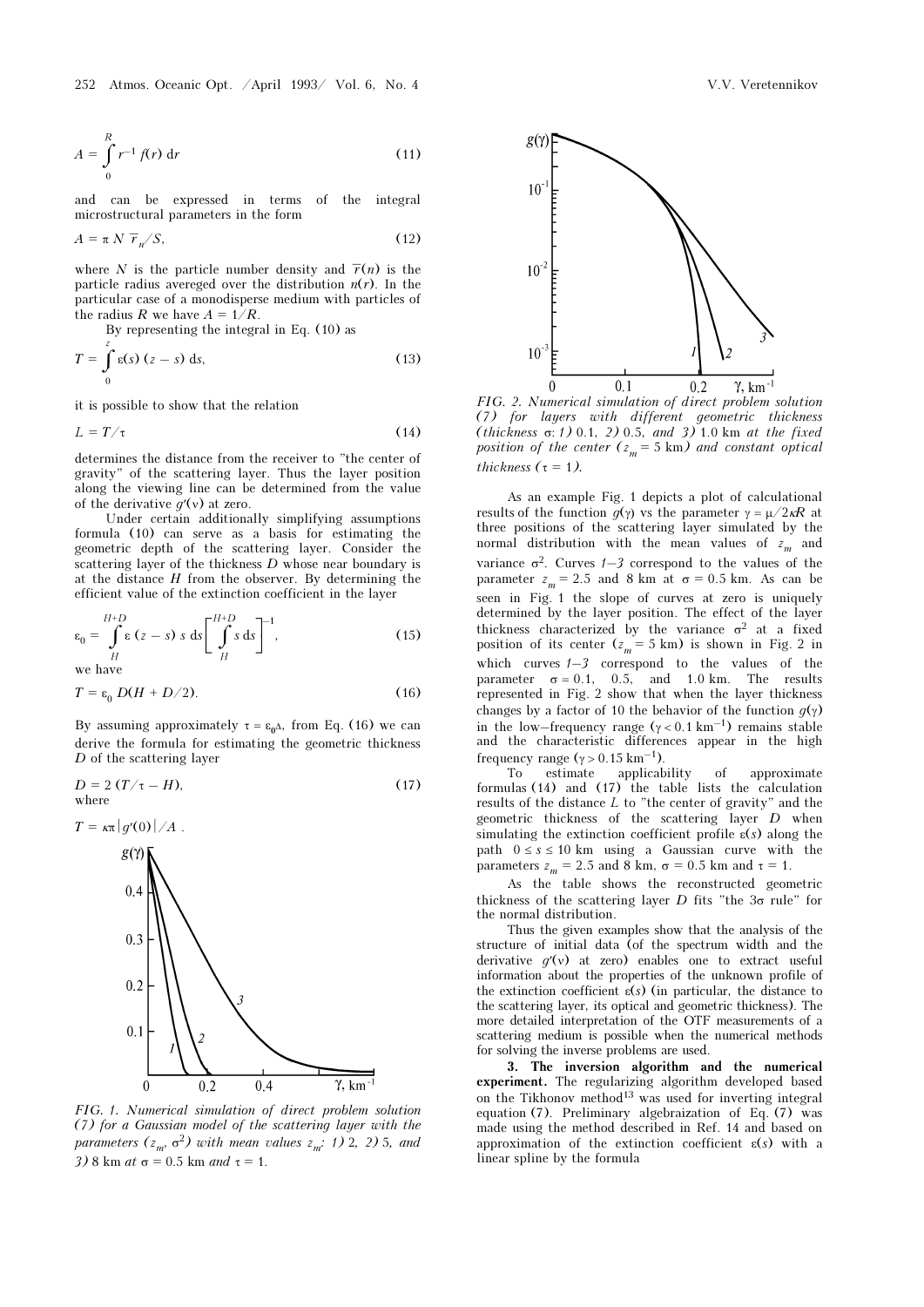$$
\varepsilon(s) = \sum_{j=1}^{n} \varepsilon_j N_j(s),\tag{18}
$$

where the coefficients  $\varepsilon_j$  determine the values of the unknown function  $\varepsilon(s)$  at the nodes  $s_j = \Delta(j-1)$  assigned in the interval [0, z] with an even step  $\Delta = z/(n-1)$ . The base functions  $N_j(s)$ ,  $j = 1, ..., n$  have the form

$$
N_j(s) = \begin{cases} 1 - \frac{|s - s_j|}{\Delta}, & |s - s_j| \le \Delta, \\ 0, & |s - s_j| > \Delta. \end{cases}
$$
(19)

By replacing the function  $\varepsilon(s)$  in Eq. (7) by its approximation using formula (18) for a discrete set of frequencies  $v_i = v_{\text{max}}(i - 1)/(m - 1), i = 1, ..., m$ , we can obtain a system of linear algebraic equations with respect to the vector  $\varepsilon = (\varepsilon_n, \ldots, \varepsilon_2, \varepsilon_1)$ 

$$
A \varepsilon = g \tag{20}
$$

with the matrix  $A = ||a_{ij}||$  whose elements are determined by the relations

$$
a_{ij} = \int_{j-1}^{S_{j+1}} K(v_i, s) N_j(s) ds, i, j = 1, ..., n; s_0 = 0; s_{n+1} = z. (21)
$$

The regularized analog of system (20) has the form

$$
(AT E-2 A + \alpha D) \varepsilon = AT E-2 g , \qquad (22)
$$

where  $A<sup>T</sup>$  is the matrix transposed to the A matrix,  $E = \text{diag}(e_1, \ldots, e_m), \quad e_j$  are the weighting factors determined by an error in the  $j$ th measurement;  $D$  is a tridiagonal smoothing matrix with the elements

$$
d_{ij} = \frac{1}{\Delta} \begin{cases} 2, & i = j, \\ -1, & |i - j| = 1, \\ 0, & |i - j| > 1, \ i, j = 1, \dots, n. \end{cases}
$$
(23)

The regularization parameter  $d$  was chosen based on the principle of minimum discrepancies<sup>15</sup> which allows one to take into account an a priori information about the nonnegative unknown function  $\varepsilon(s)$  and the optical thickness  $(τ)$  in this problem. According to Ref. 15 the value of  $\alpha_{md}$ , with respect to criterion of minimum discrepancies, is determined from the condition of minimum of the functional

$$
F_{\text{md}} = \parallel A \varepsilon_{\alpha} - g \parallel + \parallel A e_{\alpha}^{(+)} - g \parallel, \tag{24}
$$

where  $= P_1 P_2 \varepsilon_\alpha$  and  $P_2$  is the operator of projection onto a set of nonnegative functions, and the nonlinear operator  $P_1$  is determined as follows

$$
P_1 \varepsilon_{\alpha} = \tau \varepsilon_{\alpha} \left[ \int_{0}^{z} \varepsilon_{\alpha}(s) \, \mathrm{d}s \right]^{-1} . \tag{25}
$$

In numerical experiments the direct problem was solved in the interval  $0 \le s \le 10$  km in which the discrete counts of the extinction coefficient profile  $\varepsilon_j = \varepsilon(s_j)$  with the step  $\Delta = 0.25$  km were assigned. The dimensionality m of the  $g$  vector in the right–hand side of Eq. (20) equals 41. We studied the efficiency of reconstruction of the profile

 $\varepsilon(s)$  simulated by a Gaussian curve with the parameters  $(z_m, \sigma^2)$  as a function of the layer position with respect to the receiver. The accuracy of the inverse problem solution was found to increase when the receiver is approached to the layer. Thus, e.g., if the rms error in reconstruction of the profile  $\varepsilon(s)$  was 17% at  $z_m = 8$  km,  $\sigma = 0.5$  km, and the 5% relative error of input data, then for the layer with  $z_m = 3$  km the error in the solution increased up to 30%.

Given in Fig. 3 is the instance of reconstructing a structure of a laminar layered scattering medium whose model is constructed by means of superposition of two normal distributions with the parameters  $z_{m_1} = 7.5$ ,  $z_{m_2}$  = 9.5 km, and  $\sigma$  = 0.3 km. In this example the solution vector dimensionality  $n = 15$ . The relative error in the input data is 10%. The ordinate axis in Fig. 3 is directed from the receiver to the layer and the origin of coordinates coincides with its nearest boundary. The solution of the inverse problem given in Fig. 3 was obtained taking into account a positive sign of  $\varepsilon_n$  and the known optical thickness τ for an optimal value of the regularization parameter α. The rms error of reconstruction was 10.4%. The use of the minimum discrepancy criterion for choosing the regularization parameter results in the reconstruction error increase within 5%. It should be noted that for the solution obtained directly by inverting Eq. (22) (without taking into account a positive sign and renormalization to the known optical thickness) the error was larger than 20%.



FIG. 3 Example of reconstructing a two–layer model of the extinction profile  $\varepsilon(s)$  in the numerical experiment: 1) model, 2) solution of the inverse problem with a 10% error in the initial data and optimal value of the regularization parameter.

#### **CONCLUSION**

Thus in this paper we consider a new approach to the problem in determining the profile of the extinction coefficient of an inhomogeneous scattering medium which